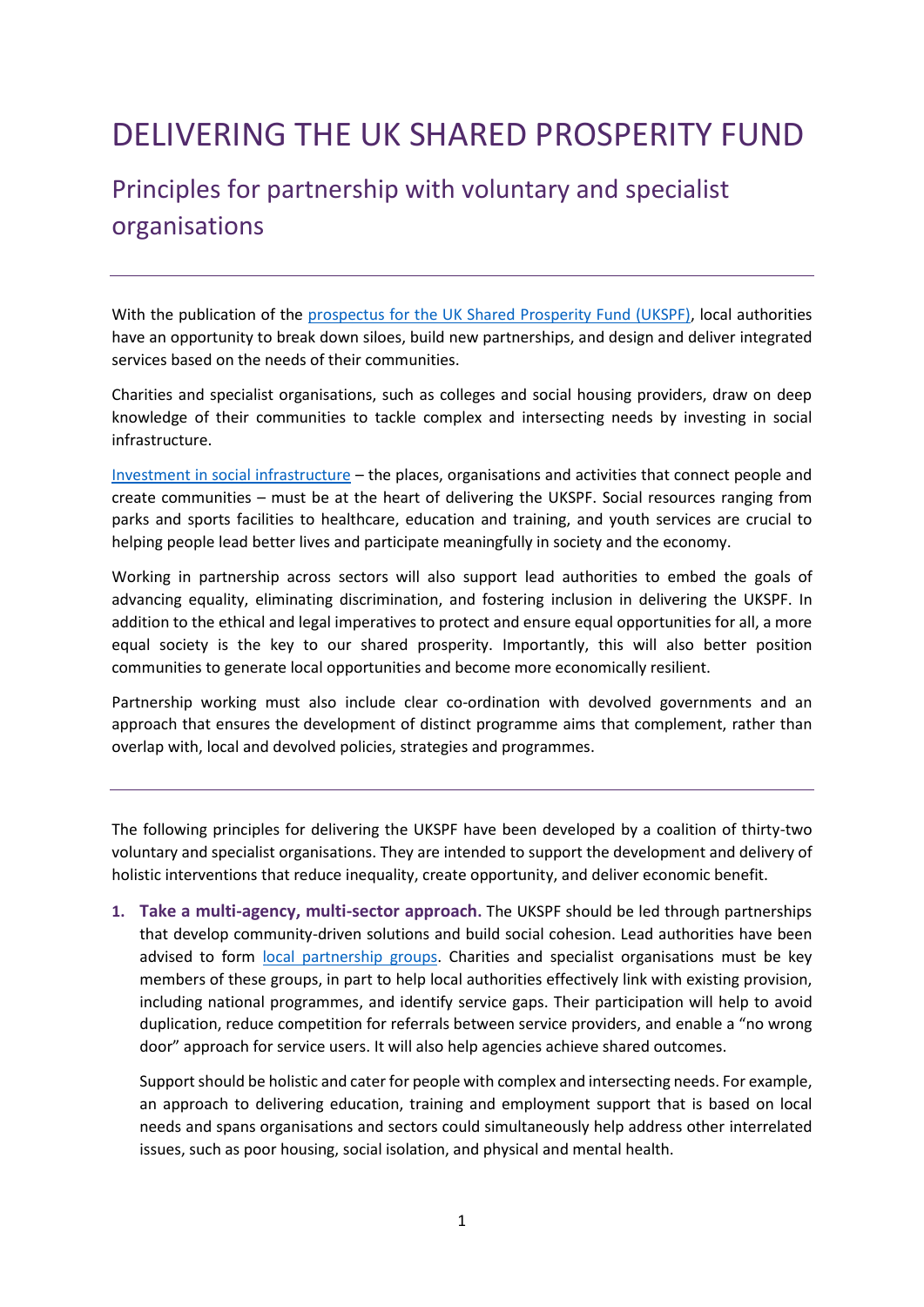Strong partnerships will not only facilitate better service integration, but also provide significant cost savings and enable better sharing of information and good practice.

Crucially, this approach will help to engage traditionally marginalised groups by expanding the reach of a project or programme. These communities often know and trust local service providers, and in return these organisations understand the challenges these communities face.

The [Plymouth Alliance](https://theplymouthalliance.co.uk/) model shows how charities and local government can work in partnership to deliver holistic, value-for-money services that are built around not only the needs but also the strengths of people who use them.

- **2. Work with voluntary and specialist organisations to involve service users.** Service users have unique insight into the complexity of their own lives and what works to support them, which can then inform and improve services. It will therefore be critical to enable people with lived experience to be part of planning, developing, and delivering the UKSPF in their areas.
- **3. Embed equality and inclusion from the start.** Using protected characteristics under the Equality Act alongside measures of socioeconomic disadvantage, local areas must identify the people and groups who are at risk of and/or are experiencing inequality, discrimination, and abuse. This includes women, Black and minority ethnic communities, disabled people, LGBTQ+ people, and people locked in poverty. Support for these groups may be traditionally under-funded due to structural inequality. Embedding equality and inclusion will support local authorities to meet Equality Act duties and deliver the UKSPF effectively for the whole population.
- **4. Use appropriate commissioning processes and procurement methods**. This is essential for maintaining a diverse provider market and making sure as much money as possible is channelled to the frontline. It is also particularly important to think about future-proofing procurement methods in the context of rapidly rising inflation.

Where possible, grants should be the preferred procurement method. Competitive grant making often provides excellent value for money. The benefits of using grants have been highlighted by [the Lloyds Bank Foundation](https://vcsereview.org.uk/2015/09/01/the-strengths-and-drawbacks-of-grant-funding-creating-a-sustainable-funding-mix/) and [NHS England.](https://www.england.nhs.uk/nhs-standard-contract/grant-agreement/) These include supporting the sustainability of smaller providers, enabling charities to use other in-kind help, particularly volunteering, and allowing organisations to innovate and test new approaches.

Funders can manage risk when making grants by, for example, building in staged payments, robust reporting, and clear grant agreements. Indeed, grant funding can avoid being overly prescriptive or locking providers into set ways of running their services, to the benefit of service users.

- **5. Where services are procured using contracts, these should be appropriately sized.** This is particularly important for non-mainstream, specialist interventions, and would enable a greater proportion of smaller providers to participate as prime or lead contractors, rather than just subcontractors. When deciding the suitability of different contract sizes, existing relationships with service users, the size of the target group, the ability and willingness of the provider market to deliver certain contract sizes, the extent of specialist services required, and an assessment of whether larger contracts can deliver economies of scale and lower unit costs should all be carefully considered.
- **6. Cover overhead costs of service providers, regardless of procurement method.** This is particularly important for smaller organisations, who often struggle to cover core costs in